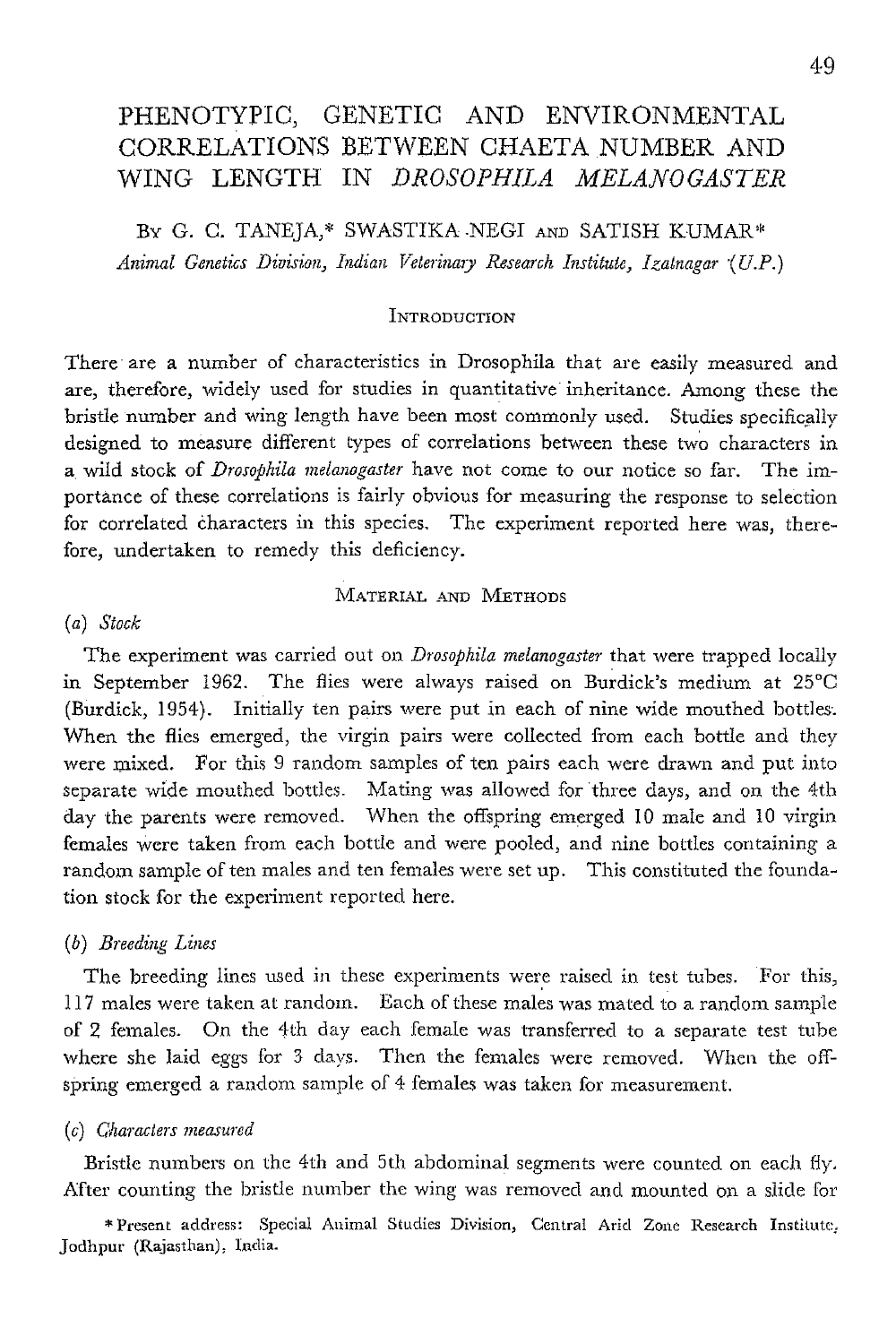measuring the wing length. This allowed the measurement of bristles and wing on the same fly. The procedures adopted for counting the bristles and measuring the wing length were essentially the same as described before (Taneja and Negi, 1963, 1964).

## *(d) A,~alysis*

The mathematical model set out in Table 1 was used for the estimation of components of variances and covariances.

| Source                                                                | d.f. | $M.S.$ (1) | Cross product $(1, 2)$                                                                                                                                                           | M.S. (2)                                            |
|-----------------------------------------------------------------------|------|------------|----------------------------------------------------------------------------------------------------------------------------------------------------------------------------------|-----------------------------------------------------|
| Between sires                                                         |      |            | $(m-1)$ $\sigma_{e_1}^2 + k_2 \sigma_{d_1}^2 + k_3 \sigma_{s_1}^2$ Cov $c_1c_2 + k_2$ Cov $d_1d_2 + k_3$ Cov $s_1s_2$ $\sigma_{e_2}^2 + k_2 \sigma_{d_2}^2 + k_3 \sigma_{s_3}^2$ |                                                     |
| Between dams $\sum_i (n_i - 1)$ $\sigma_{e_i}^2 + k_1 \sigma_{e_i}^2$ |      |            | $Cov c_1c_2 + k_1$ $Cov d_1d_2$                                                                                                                                                  | $\sigma_{a_{n}}^{3}$ + $k_{1}$ $\sigma_{d_{n}}^{3}$ |
| Between full $\sum_{ii} (p_{ij} - 1) = \sigma_{e_i}^2$                |      |            | Cov $e_1e_2$                                                                                                                                                                     | $\sigma_{\rm e_o}^*$                                |

|  |  |  |  |  |  | Table 1. Expected Components of Variances and Covariances |  |
|--|--|--|--|--|--|-----------------------------------------------------------|--|
|--|--|--|--|--|--|-----------------------------------------------------------|--|

 $m =$  number of sires.

 $n_i$  = number of dams.

 $p_{ij}$  = number of offspring in a sire-dam mating.

The sire and dam components of variances and covariances  $(\sigma_{s_1}^3, \text{Cov } s_1 s_2, \sigma_{s_2}^3)$ Cov  $d_1d_2$  respectively) were then estimated by substituting values of  $k_1$ ,  $k_2$  and  $k_3$  which were determined according to the procedure already described (Taneja and Negi, 1963).

It is assumed that the sires were randomly mated to a random sample of females. Then the additive genetic variance represented in  $\sigma_s^2$ , the component of variance within sires,  $\sigma_d^2$ , the component of variance within dams,  $\sigma_u^2$ , the variance between full sibs, is 25, 25 and 50% respectively. However,  $\sigma_a^2$  may also include some variance due to dominance if  $\sigma_a^2 > \sigma_s^2$ . In the present analysis  $\sigma_a^2$  was always less than  $\sigma_s^2$ expect in one case where  $\sigma_a^2$  was extremely large, perhaps because of sampling errors.

In view of this  $\sigma_s^2$  and  $\sigma_d^2$  were combined to obtain 50% of the total additive genetic variance (and non-additive genetic, if any) in the population. Now the genetic and environmental parts of the variation can be described as below:

| Genetic Variance V(G)                                                  | $= 2 (\sigma_a^3 + \sigma_s^2)$            |                  |
|------------------------------------------------------------------------|--------------------------------------------|------------------|
| Environmental Variance V(E) = $\sigma_e^2 - (\sigma_d^2 + \sigma_s^2)$ |                                            | $\left(1\right)$ |
| Phenotypic Variance $V(P)$                                             | $= \sigma_s^2 + \sigma_d^2 + \sigma_s^2$ . |                  |

The Covariance terms are completely analogous to the variance terms.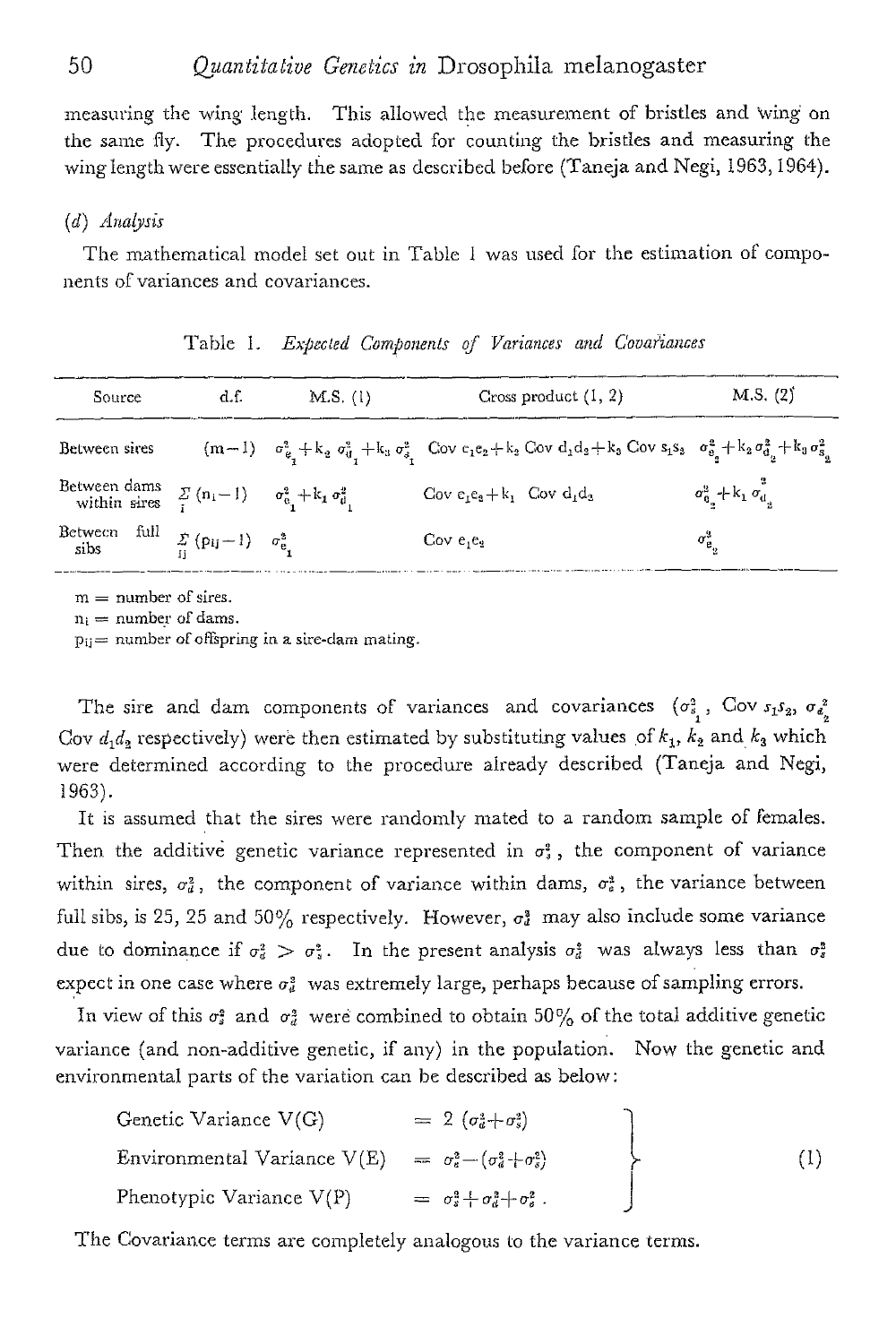#### **RESULTS**

Results in Table 2 show means, variances and coefficients of variation of the characters measured.

Table 2. *Means, Variances, Standard Deviations and Coefficients of Variation of bristle number on 4th and 5th segments, 4th and 5th segments combined, and wing length in Drosophila* melanogaster

| Source                                 | Mean       | Variance | S.D.      | Coeff. of<br>variation % |
|----------------------------------------|------------|----------|-----------|--------------------------|
| Bristles on 4th segment                | $22 - 742$ | 4.907    | 2.215     | 9.739                    |
| Bristles on 5th segment                | $23 - 559$ | 5.563    | 2.359     | 10013                    |
| Total Bristles on 4th and 5th segments | 46-301     | 14-461   | $3 - 803$ | 8.213                    |
| Wing                                   | 1.805      | 0.00255  | $0 - 050$ | 2.770                    |

Results of analysis of variance and covariance are presented in Tabte 3. The variance between sires was significant for bristle number but it was not significant for wing length. The variances between dams within sires were significant for all the characters.

In order to determine the genetic, enviromnentaI and phenotypic variances and covariances as set out in equation (1) the sire and dam-components of variances and covariances were estimated from Table 3 and are presented in Table 4. These components are multiplied by the appropriate amount shown in the equation to give the partitioning of variances and covariances as shown in Table 5.

Fig. 1 is a graphical representation of Table 5, following Hazel, Baker and Reinmiller (1943) and sets out the genetic and environmental factors causing variation in the observed phenotypic values. The path coefficients represented by straight lines indicate the quantitative importance of each source in causing variation. The direct influence of the cause to the effect is shown by arrows while the relation between each source in causing variation is represented by correlation coefficients. These are shown by curved double headed arrows.

Each path coefficient measures the importance of a given path of influence from cause to effect. Wright (1921) defined the path coefficient as "the ratio of the standard deviation of the effect when all the causes are constant except the one in question, the variability of which is kept unchanged, to the total standard deviation". Each path is therefore calculated by dividing the square root of the variance for a given source by the square root of phenotypic variance from Table 5. As heritability is the ratio of additive genetic variance to the total phenotypic variance, in this case it can be directly calculated by squaring the individual path coefficients. For example, the path coefficient from  $C_1$  to  $P_1$  is

$$
\sqrt{\frac{V(G_1)}{V(P_1)}} = \sqrt{\frac{1.910}{4.913}} = 0.623
$$

and the heritability for bristle number on the 4th abdominal segment is  $0.39$ .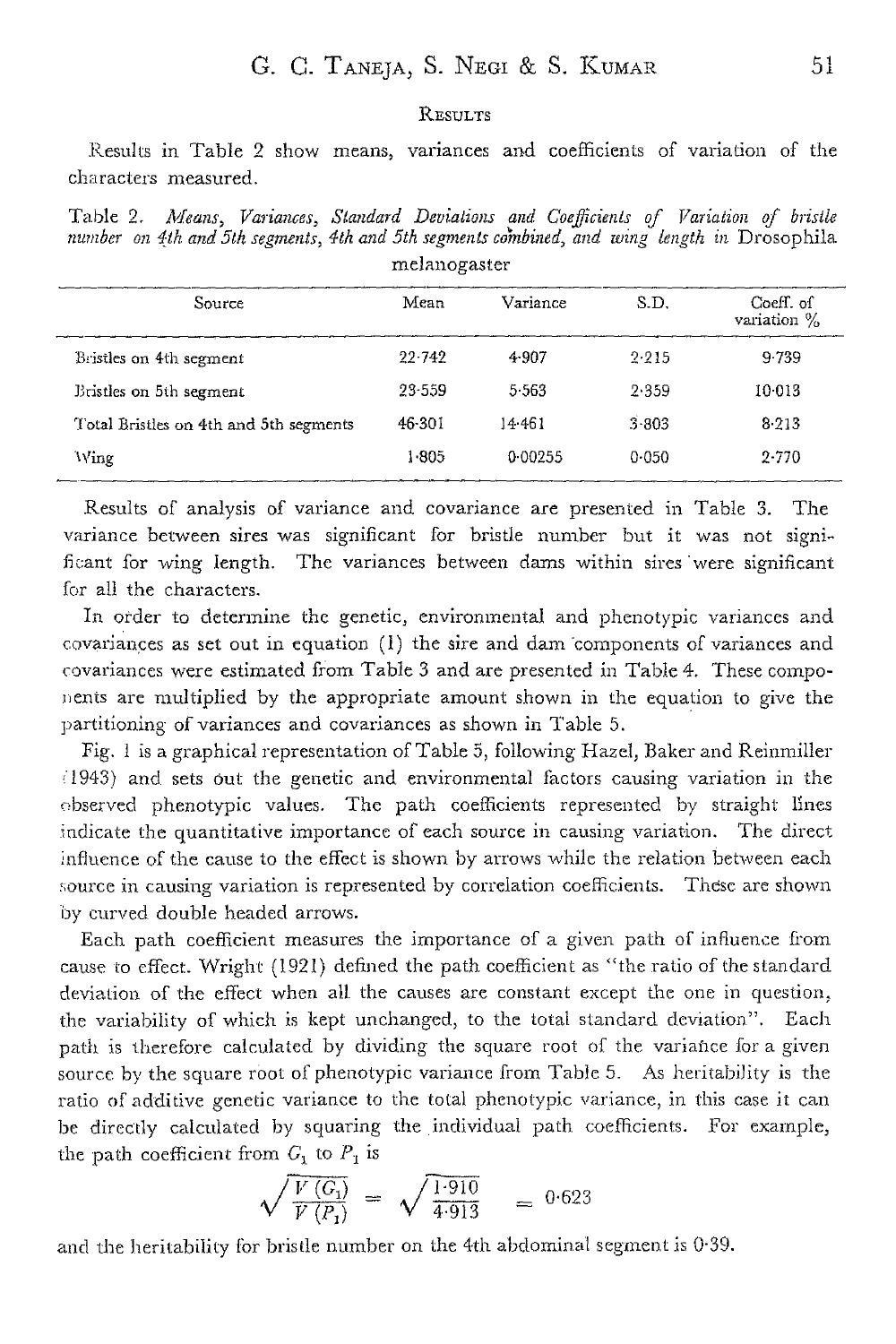*9 ~0 0 r~ 0 "4"- u~ M*  <u>ሟ</u>

*"-d* 

|                                       |                |           | Variance           |                  |                  |        |             | Covariance |         |                |        |
|---------------------------------------|----------------|-----------|--------------------|------------------|------------------|--------|-------------|------------|---------|----------------|--------|
| Source                                | F.<br>Q        |           |                    | $\Xi$            | $\tilde{\kappa}$ | 1.11   | $I$ , $III$ | I.IV       | ц. щ    | II. IV III. IV |        |
| Between sires                         | $\frac{6}{11}$ |           | $9.0240**$ 9.5390* | 31-3910** 9.7390 |                  | 6.4130 | 15-4380     | 2-4950     | 15-9530 | 2-6690         | 5.1600 |
| Between dams within<br>sires          | 107            | $5.3276*$ | $6 - 7220**$       | 16-2280**        | 9-3907**         | 2-0890 | 7.4160      | 1.2060     | 8.7550  | $-0.2530$      | 0.9530 |
| Progeny                               | S50            | 3.9582    | 4.4990             | 10-5480          | 5.0800           | 1.0450 | 5.0030      | 0.3660     | 5.5550  | 0.5480         | 0.9140 |
| اسمستحم الله المتلبس مترامين المنتسبة |                |           |                    |                  |                  |        |             |            |         |                |        |

m

tt~ o

u~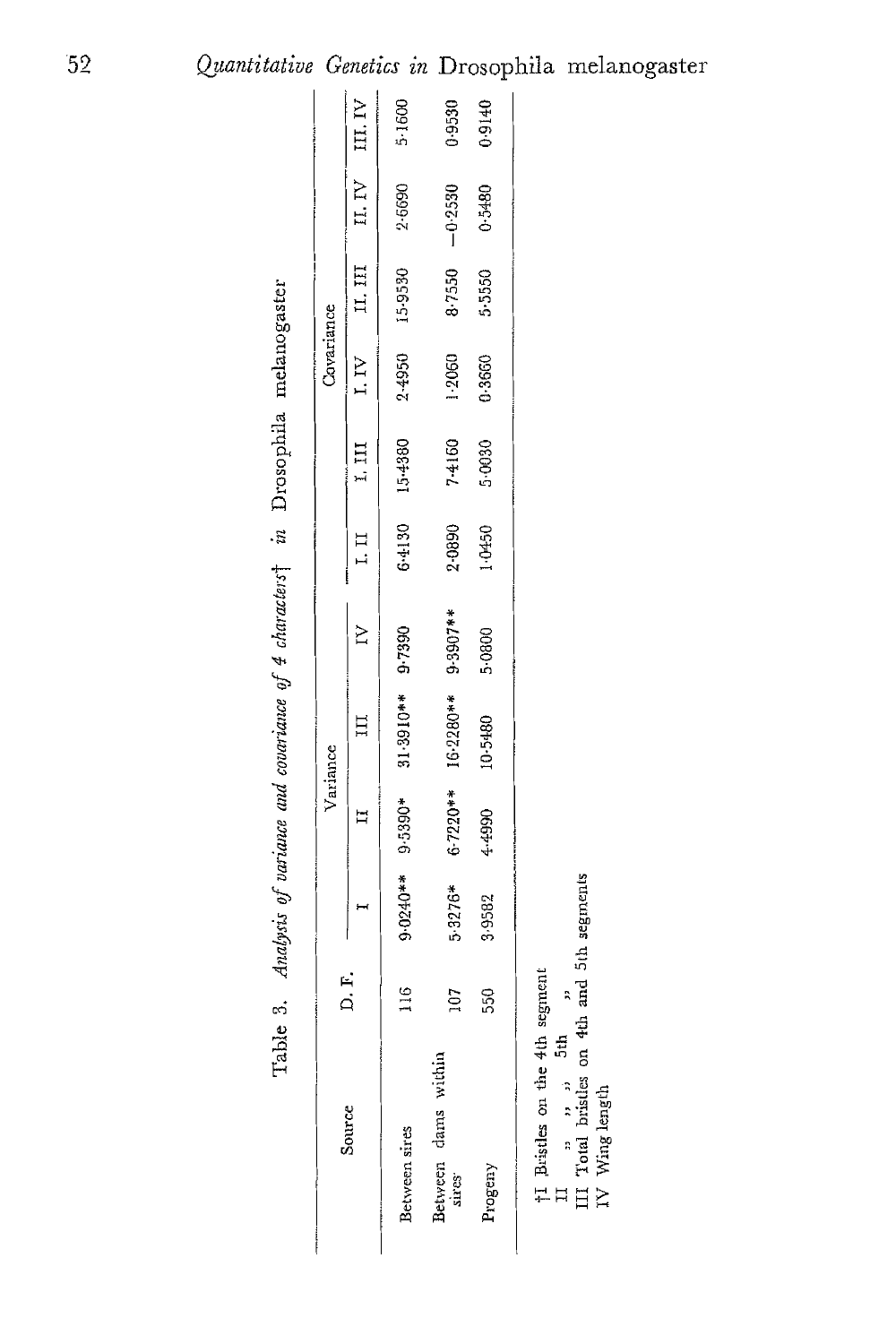

Path coefficient diagram illustrating the genetic  $(G)$ , environmental  $(E)$  and phenotypic  $(P)$  courdations.<br>Suffixes 1, 2, 3 and 4 represent the bristle numbers on 4th segment, 5th segment, 4th and 5th combined and wing<br>l

53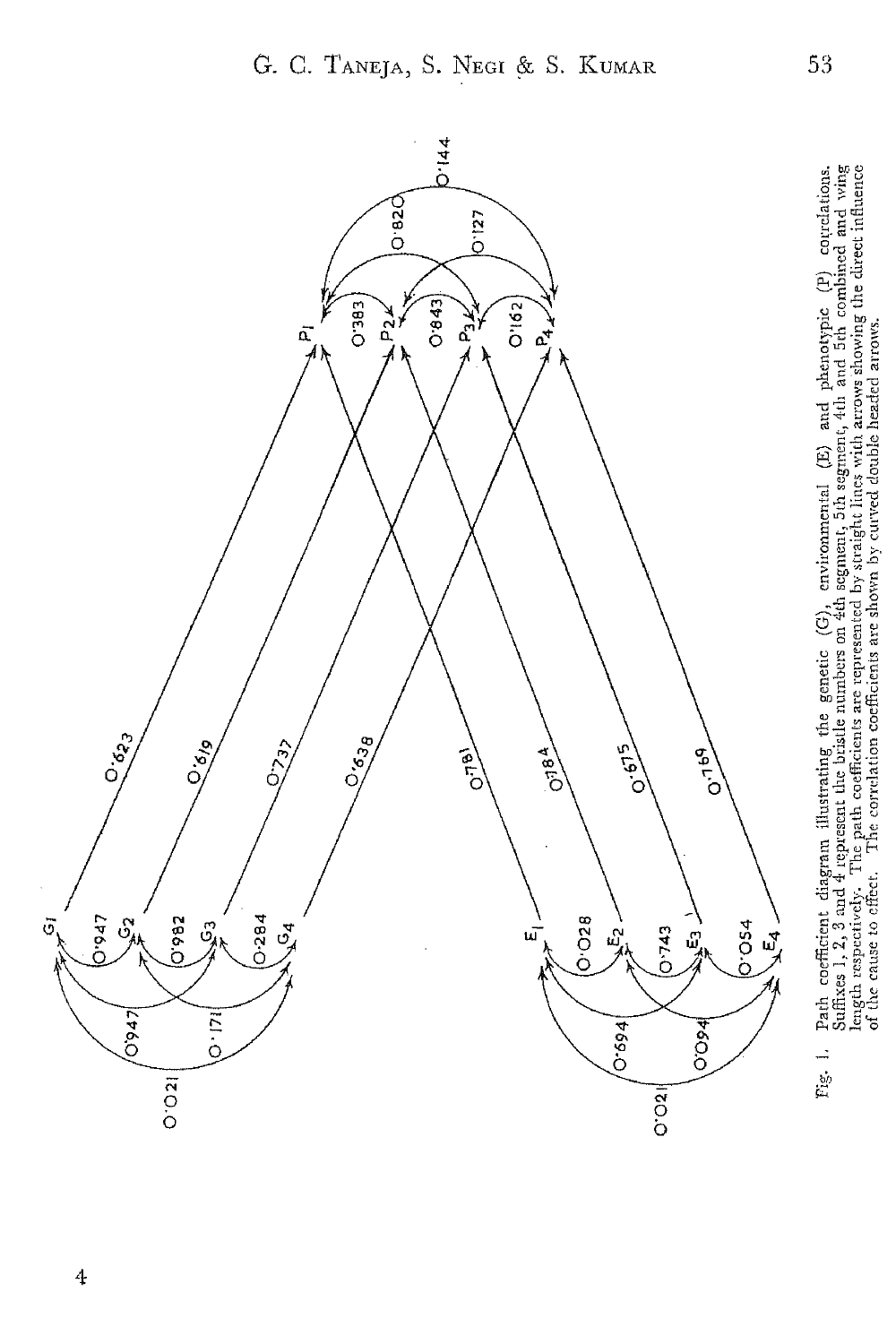| Source                                                                                                                                       |          | Variance     |                  |          |                                     |               |            | Covariance                                                                            |          |          |
|----------------------------------------------------------------------------------------------------------------------------------------------|----------|--------------|------------------|----------|-------------------------------------|---------------|------------|---------------------------------------------------------------------------------------|----------|----------|
|                                                                                                                                              |          | Ι            | III              | $\geq$   | I.II                                | 1.11          | I.IV       | II, III                                                                               | II.IV    | III. IV  |
| Sire                                                                                                                                         | 0.547    | 0407         | 2.244            | 0.105    | $+0.645$                            | $+1.192$      | $+0.188.$  | $+1.061$                                                                              | $+0.448$ | $+0.641$ |
| Dam                                                                                                                                          | 0.408    | 0.662        | 1.693            | 1.285    | $+0.311$                            | $+0.719$      | $+0.250$   | $+0.954$                                                                              | $-0.238$ | $+0.001$ |
| $\begin{array}{ll} \mbox{Full} & \mbox{sibs} \\ & \mbox{(error)} \end{array}$                                                                | 3.958    | 4.499        | 10-548           | 5.080    | $+1.045$                            | $+5.003$      | $+0.366$   | $+5.555$                                                                              | $+0.548$ | $+0.914$ |
| II $\cdots$ $\cdots$ 5th $\cdots$ and 5th segments III Total bristles on 4th and 5th segments<br>I Bristles on 4th segment<br>IV Wing length |          |              |                  |          |                                     |               |            |                                                                                       |          |          |
|                                                                                                                                              | Table    | $\vec{S}$    |                  |          |                                     |               |            | Genetic, environmental and phenolypic variances and covariances for the 4 characters* |          |          |
|                                                                                                                                              |          |              |                  |          | <i>in</i> : Drosophila melanogaster |               |            |                                                                                       |          |          |
| Source                                                                                                                                       |          | Variance     |                  |          |                                     |               | Covariance |                                                                                       |          |          |
|                                                                                                                                              | н        | $\mathbb{H}$ | $\overline{\Pi}$ | Ř        | 1.11                                | $\frac{1}{2}$ | I.IV       | П. III                                                                                | II.IV    | III.IV   |
| Genetic                                                                                                                                      | $+1.910$ | $+2.138$     | $+7.874$         | $+2.600$ | $+1.912$                            | $+3.822$      | $+0.876$   | $+4.030$                                                                              | $-420 +$ | $+3.284$ |
| Environmental                                                                                                                                | $+3.003$ | $+3.430$     | $+6.611$         | $+3.780$ | $+0.089$                            | $+3.092$      | $-0.072$   | $+3.540$                                                                              | $+0.338$ | $+0.273$ |
| Phenotypic                                                                                                                                   | $+4.913$ | $+5.568$     | $+14.485$        | $+6.380$ | $+2.001$                            | $+16.914$     | $+0.804$   | $+7.570$                                                                              | $+0.758$ | $+1.557$ |
|                                                                                                                                              |          |              |                  |          |                                     |               |            |                                                                                       |          |          |

31 3th 3th 3th 31 segments Total bristles on 4th and 5th segments

 $^{*4}$  Bristles on 4th segment<br>  $\begin{array}{ccc}\n\text{II} & \text{,} & \text{,} & \text{5th} \\
\text{III} & \text{Total bricks} & \text{with} & \text{,} \\
\text{IV} & \text{Wing length} & & \text{with} & \text{and}\n\end{array}$ 

Wing length

Quantitative Genetics in Drosophila melanogaster

54

Table 4. Components of Variance and Covariance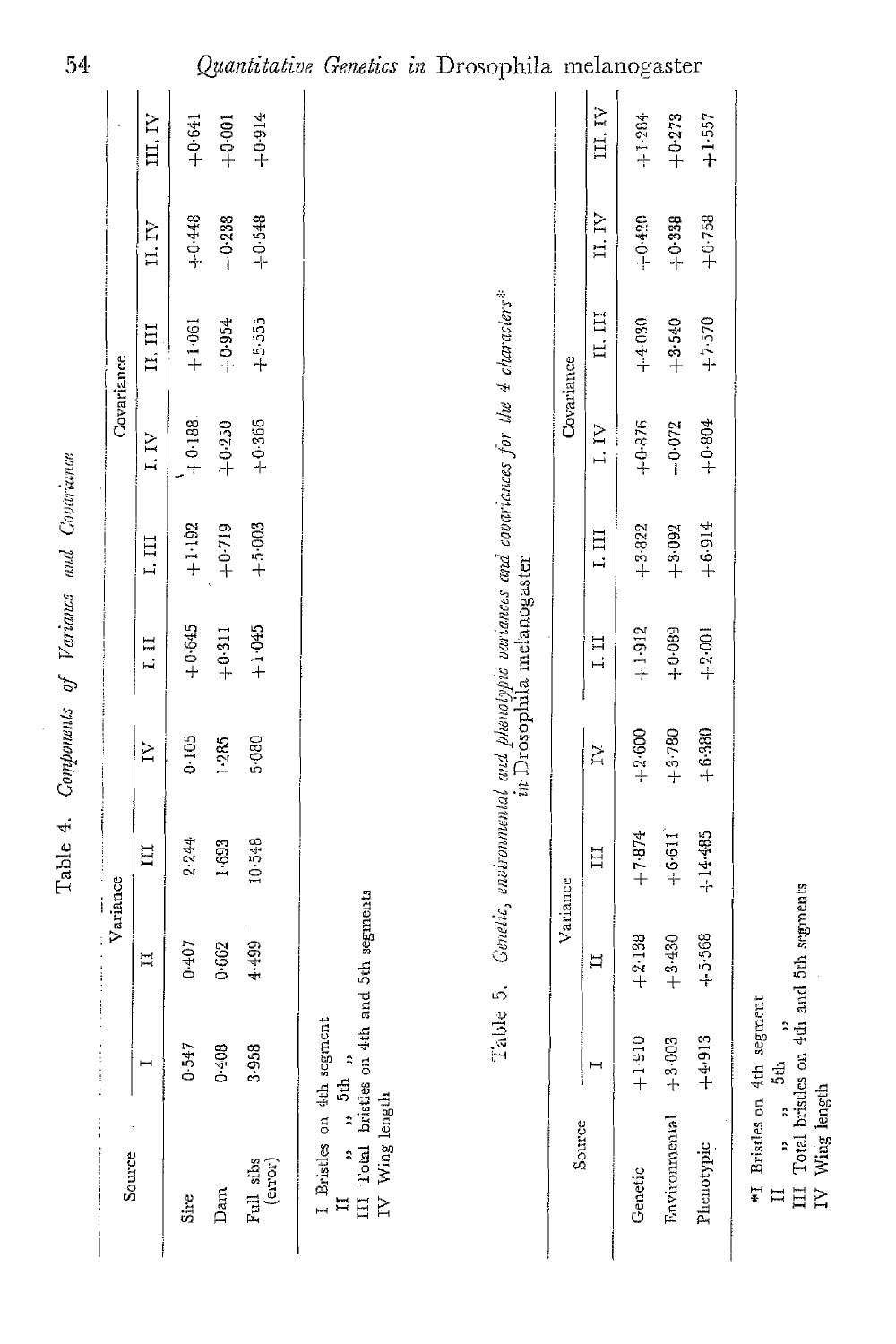Figure I indicates the following points of interest:

- *(a) Phenotypic Correlations* 
	- (i) There is a significantly positive correlation between the bristle numbers on the 4th and 5th segments.
	- *(ii)* The correlation between bristle numbers on each of the two segments with wing length .is not significant.
- $(b)$  *Environmental Correlations* 
	- (i) There is no significant correlation between bristle numbers on 4th and 5th segments.
	- *(ii)* There is no significant correlation between wing length and bristle number on each of 4th and 5th abdominal segments.
- *(e) Genetic Correlations* 
	- (i) The positive correIation between bristle number on 4th and 5th segments is very high, approaching unity.
	- *(ii)* The wing length and bristle number on each of the two segments are positively correlated although the magnitude of this correlation is not as high as that between the two segments.

 $(d)$  The heritabilities (squares of path coefficients for the characters measured) are as under:

- (i) Bristle number on 4th segment= $0.39$
- $(ii)$  Bristle number on 5th segment= $0.38$
- *(iii)* Bristle number on 4th and 5th segments= $0:54$
- $(iv)$  Wing length= $0.4$ I

The heritability of 4th and 5th segments combined is higher than the estimates made for each of the segments separately.

## **DISCUSSION**

When the correlations between various traits are calculated on related individuals, the sampling errors decrease as the relationship between them increases. In this study the correlations between various characters measured on the same individual have.been obtained, and therefore these values involve relatively more sampling errors which are at present unknown. Nevertheless the general picture presented does give some indication of the pattern of the relationship amongst the characters studied.

The results of this study have shown that the genetic correlation between 4th and 5th segments is very high, ahnost approaching unity, and. the enviromnental correlation is virtually zero. The high genetic correlation indicates that almost every gene that affects the number of chaetae on the 4th segment also affects the chaeta number on the 5th segment. Reeve and Robertson (1954) similarly recorded very high correlations varying from  $0.84$  to  $1.08$  between bristle number on 3rd, 4th, 5th and 6th segments in different stocks of *Drosophila melanogaster*. These authors remarked that high genetic correlation can be interpreted as a measure of the resistance to attempts to create local differentiation among the sternites by selection.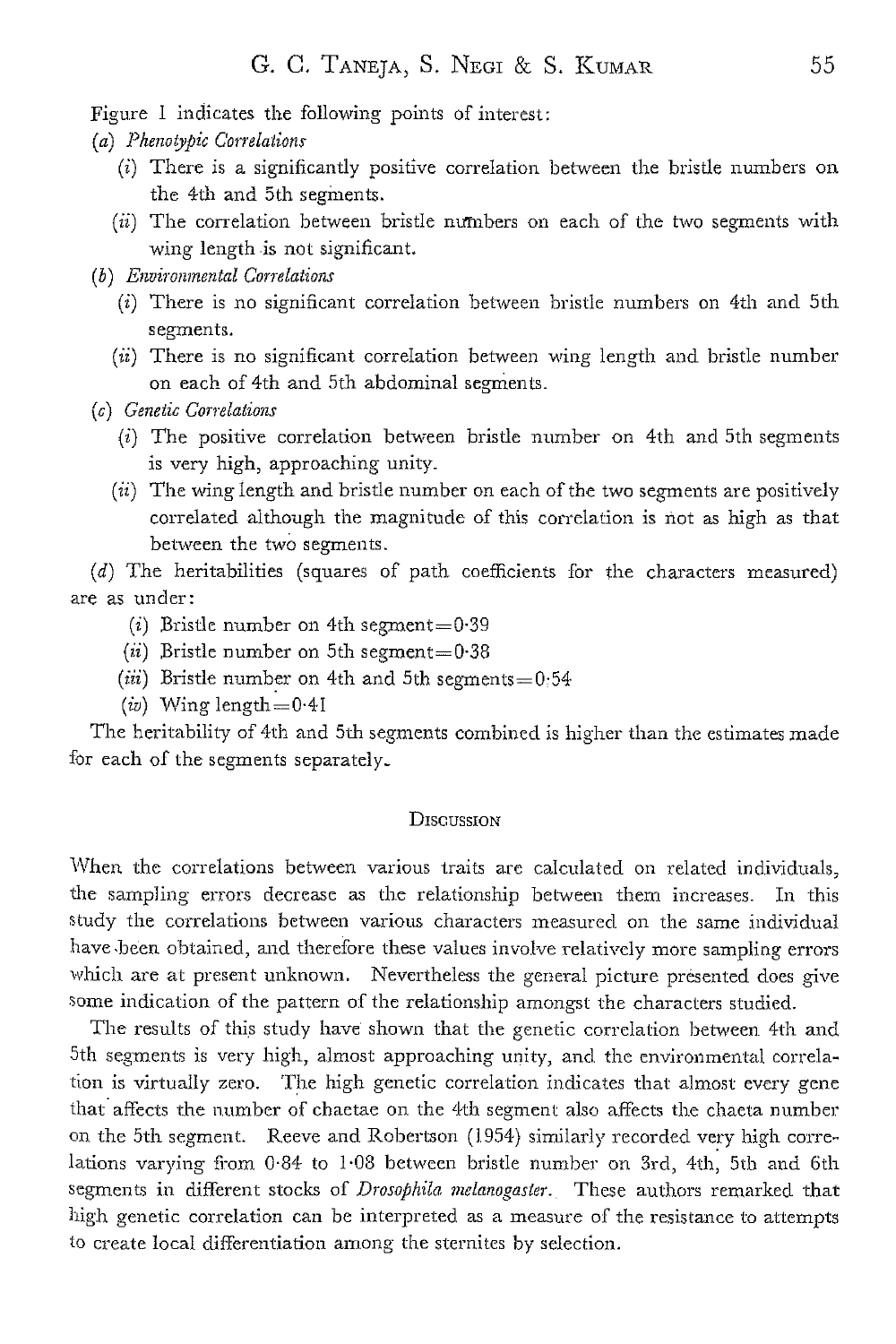Absence of significant environmental correlation between chaeta numbers on the 4th and 5th segments shows a remarkable independence of these characteristics in relation to environment in spite of their very high genetic association. One would expect that the characters having similar genetic make up would be influenced equally by the environment. Reeve and Robertson (1954) have also reported similar results on their studies in Drosophila. High environmental correlation between each of the 4th and 5th segments with the sum of two segments is obvious because of common factors.

Genetic correlation between chaeta number on each of the 4th and 5th segments with the wing length was found to be 0.393 and 0.171 respectively. These correlations are fairly low when compared to those between bristles on two segments. It is however not cleat- why the correlation between chaeta number on the 4th segment with the wing length is relatively higher than that between the 5th segment and the wing length. Because of the very high genetic correlation between the two segments, one would expect nearly similar relationship between each of these segments with wing length. Further, since the differences between these two genetic correlations  $(r=393, r=171)$  cannot be tested statistically for want of information on sampling errors, it is likely these differences have arisen through sampling errors.

The environmentaI correlation between the chaeta number on each of the two segments and the wing length is nearly zero. It appears that the environmental factors causing variation in these two characters act independently.

Results of this study have shown that selection practised for chaeta number on either of the two segments will be accompanied with almost equal increase in chaeta number on the other segment. The increase in wing length however will be fairly small. Absence of phenotypic correlation between wing length and chaeta number will not permit one to make a precise selection that may subsequently guarantee any correlated response.

The heritability of the sum of the bristles on the 4th and 5th segments is higher than that for each segment. The repeatability is also high (Taneja and Negi, 1963). These peculiarities have often, attracted many workers to use the sum of the chaetae on these two segments as a quantitative character instead of the chaetae on a single segment. Estimates of heritability for the characters measured in this study are in agreement with the results reported by other workers (see Falconer 1960, for references).

In conclusion the results of this experiment have shown that the environmental agencies affecting the chaeta in different segments and wing length act independently. The chaeta on the 4th and 5th segments have a very high genetic relationship approaching almost unity.

#### **ACKNOWLEDGMENTS**

Our sincere thanks are due to Mr. M. R. Dhanda, Director, Indian Veterinary Research Institute, Izatnagar, for his keen interest in the project.